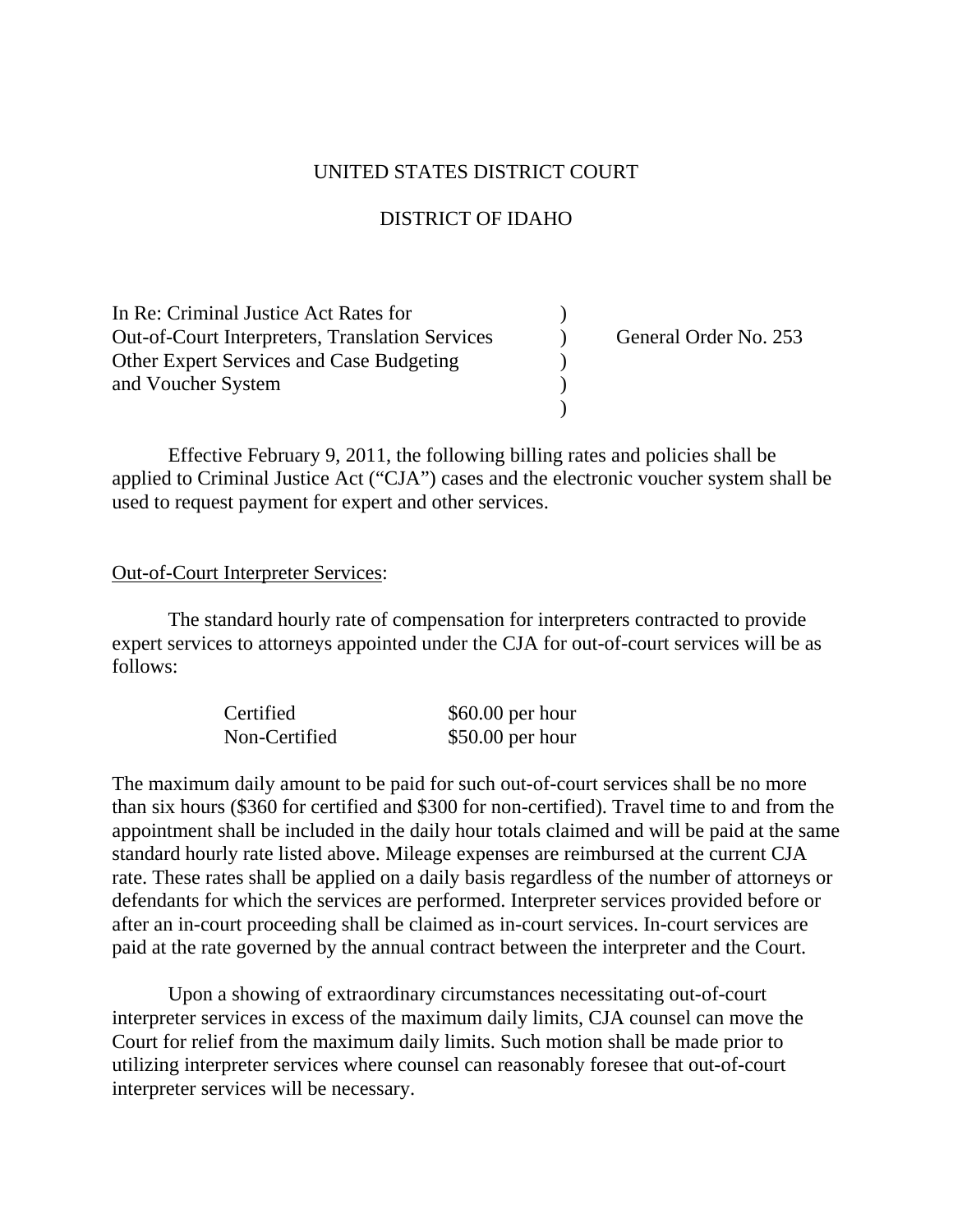## Document Translation:

The rate for translation of documents<sup>1</sup> is as follows: \$150 per 1,000 words for general material \$155 per 1,000 words for semi-technical material \$170 per 1,000 words for technical material

For small documents of 400 words or less, the standard hourly rate of compensation for interpreter services, \$60.00 per hour for certified and \$50.00 per hour for non-certified, will apply. If document translation services will exceed the statutory limitation for services without prior court approval, the CJA counsel must file an application requesting court authorization of the document translation services.

Since the language of the Courts is English, translations of documents will be in English. If a non-English-speaking defendant needs to be advised of the content of an Englishlanguage document, this should be done by means of sight translation.

## Other Expert Services:

Counsel are expected to negotiate reasonable hourly rates with service providers depending on market rates in the District of Idaho. In no event may the hourly rates exceed those set forth below without prior court approval. In the interests of justice, the presiding judge may find that the timely procurement of necessary services could not await prior authorization of rates that exceed the maximum rates established in this General Order. If expert services will exceed the statutory limitation for services without prior court approval, the CJA counsel must file an application requesting authorization for the services exceeding the statutory limitation. The listed hourly rates do not include reasonable expenses associated with expert services which are also subject to reimbursement.

Expert Service Hourly Rates  $\text{Paralegal}^2$  Up to \$45

<sup>&</sup>lt;sup>1</sup>The document translation rates are based on the rates prescribed by the United States Department of State, Office of Language Services, Translating Division as of 2009.

 $2$ Tasks which will be reimbursed at the paralegal rate include transcript summarization, subjective coding of documents, internet and legal research, client contact, drafting and analysis, review and collection of medical, criminal history, sentencing mitigation and other records.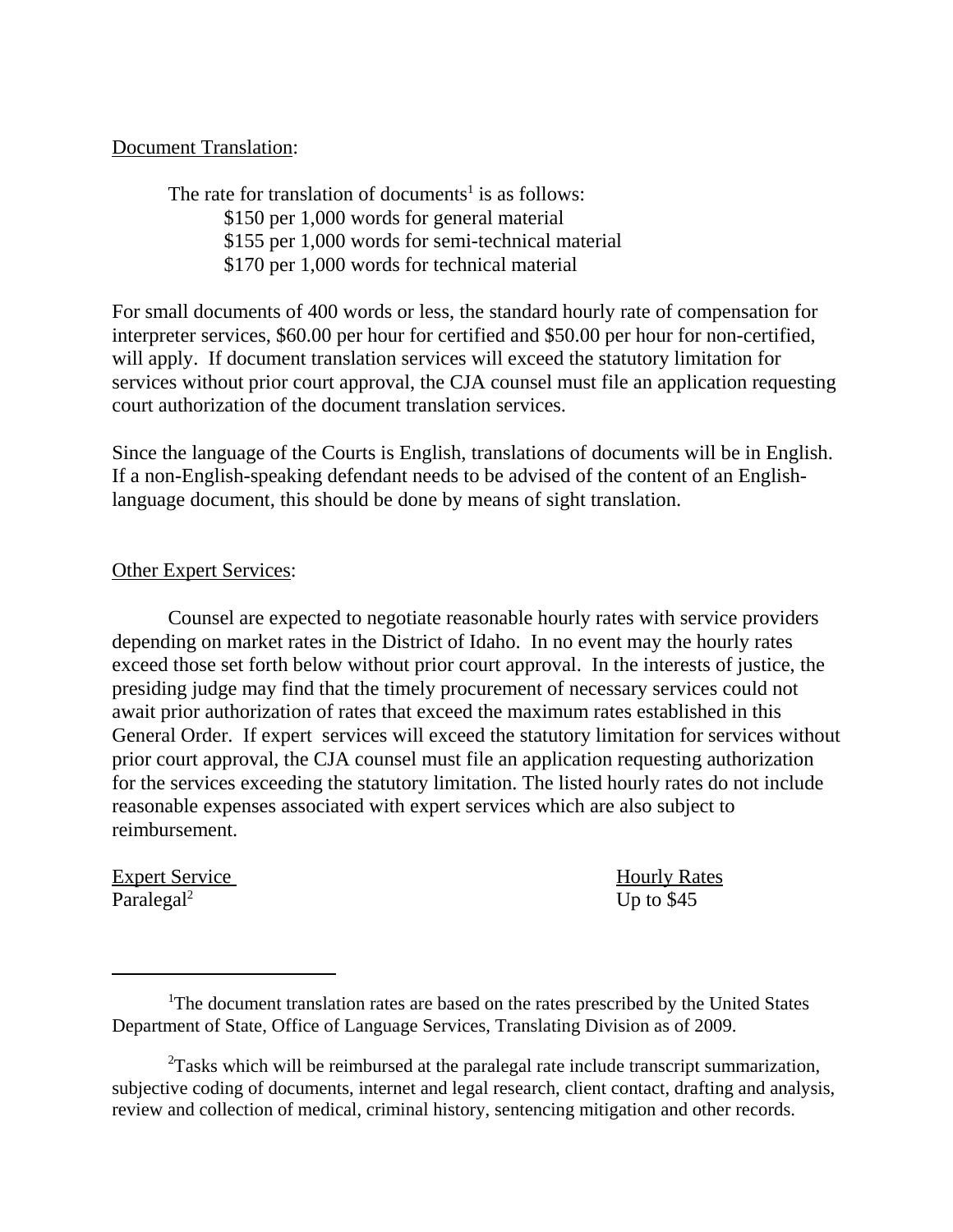| Document Technician <sup>3</sup>                | \$15 to \$25   |
|-------------------------------------------------|----------------|
| Investigator <sup>4</sup>                       | Up to $$75$    |
| Mitigation Specialist (non-testifying)          | \$60 to \$100  |
| Psychiatrists, Neurologists                     |                |
| and medically licensed experts (non-testifying) | \$150 to \$200 |
| <b>Forensic Experts</b>                         | Up to $$200$   |
| Psychologists (with Ph.D.)                      | Up to \$200    |
| Accountants (C.P.A.)                            | $$125 - $250$  |
| Accountant (not a C.P.A.)                       | \$65 to \$100  |
| <b>Computer Forensic Experts</b>                | Up to $$150$   |
| Attorneys serving as experts                    | Up to $$150$   |
| Chemist                                         | Up to $$100$   |
| <b>DNA</b> Expert                               | Up to $$150$   |
| <b>Fingerprint Expert</b>                       | Up to $$100$   |
| <b>Handwriting Expert</b>                       | Up to $$100$   |
| Polygraph Examiner                              | \$80 to \$100  |

## Case Budgeting:

CJA Counsel are expected to file a proposed case budget with the presiding judge for any pre-trial representation anticipated to exceed 300 attorney hours or \$30,000 in fees and costs paid by CJA funds for appointed counsel and services other than counsel.

## Voucher Submission:

The CJA forms 21/31 "Authorization and Voucher for Expert and Other Services" shall be used to bill for interpreter, translation and other expert services. All CJA vouchers must be certified by the court-appointed attorney prior to submission to the Clerk's Office for approval and payment.

Nothing in this General Order is intended to restrict the authority of the court to approve variations as needed in a particular case.

 $3$ Tasks which will be reimbursed at the document technician rate include filing, indexing and transmittal of documents. The need for document technician services is intended for cases with voluminous written discovery and is not intended to cover normal administrative staff support included in the CJA attorney's hourly billing rate.

<sup>&</sup>lt;sup>4</sup>This General Order contemplates higher hourly rates for investigators who possess necessary foreign language expertise.